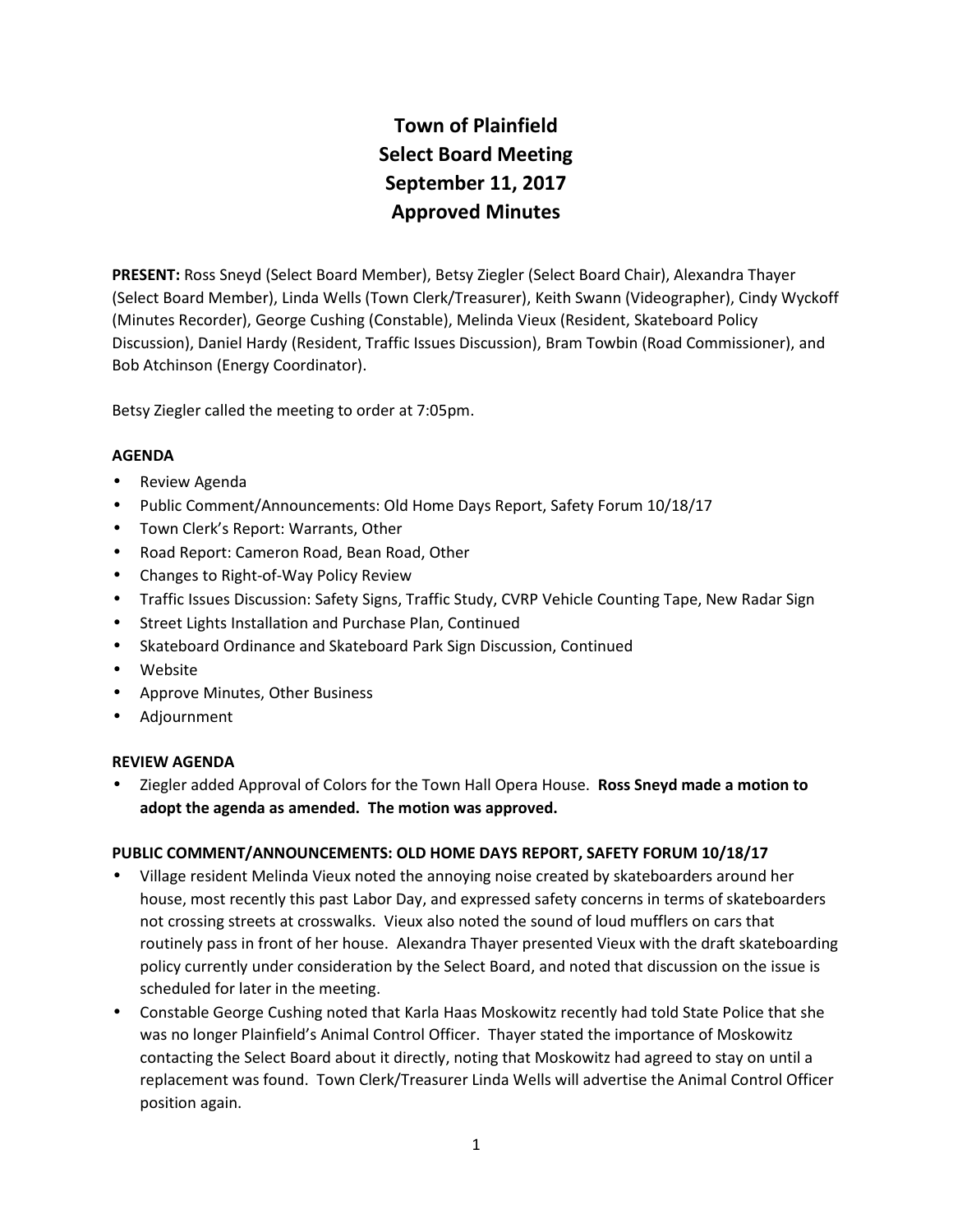- Cushing stated his dismay about the social media poll taken by a Select Board member regarding posting signs on telephone poles, to which Thayer responded that it was merely to assess the public's opinion and that she took no position when posing the question. Melinda Vieux added that there was a law prohibiting posting signs on telephone poles.
- Thayer shared a humorous story regarding speeding signs that she had received from a resident.
- Prior to exiting the meeting, Vieux stated that she was not in favor of what was being suggested in the draft skateboard policy.
- Ziegler thanked everyone who had participated in last weekend's successful Old Home Days event. Cushing stated that the State Police had been given no direction on where to be during the event, which Ziegler noted will be addressed in future planning.
- Ziegler noted the safety forum scheduled for 10/18/17 at 7pm at the Town Hall Opera House. The Vermont State Police and the Washington County Sheriff's Department will be present to discuss what they are doing to address safety issues. Ziegler encouraged community members to attend to share their concerns and ideas.

## **TOWN CLERK'S REPORT: WARRANTS, OTHER**

- Town Clerk/Treasurer Linda Wells asked if the Select Board was planning to purchase another radar sign. A brief discussion followed on the vendor who supplied the current radar sign and issues associated with service.
- Road Commissioner Bram Towbin noted three areas that Road Foreman Mike Nolan has identified that need some paving and seal coating, which Nolan would like to move forward with before winter. They are: 1) Hudson Avenue at its intersection with Mill Street, at a cost of \$1,100; 2) Towne Avenue, at a cost of \$1,500; and 3) a portion of Main Street, at a cost of \$4,200. The total cost for the three projects is \$6,890, which Wells assured is available in the budget**. Sneyd made a motion to approve \$6,890 to Green Mountain Paving and Seal Coating for projects on Hudson Avenue, Towne Avenue, and a portion of Main Street. The motion was approved.**
- **Sneyd made a motion to adopt warrants dated 8/21, 8/23, 8/25, 8/28, 8/31, 9/5, 9/6, 9/8, and 9/8. The motion was approved.**
- **Sneyd made a motion to approve a catering/liquor permit for Positive Pie for an alumni dinner at Goddard College on 10/7/17. The motion was approved.**
- Wells presented information regarding the purchase and installation of new streetlights. Discussion followed on the cost of the lights and Green Mountain Power's fee to install them.

## **ROAD REPORT: CAMERON ROAD, BEAN ROAD, OTHER**

- Towbin noted that Central Vermont Regional Planning Commission (CVRPC) has only two working electronic traffic recording devices of the four that Towbin had requested to be sited on Plainfield roads. Ziegler stated that in a recent conversation with CVRPC's Dan Currier, he had recommended siting two devices at a distance from each other on the same road. It was determined that the devices would go on Brook Road, after which they might possibly be moved to other roads. Brook Road resident Daniel Hardy agreed to speak with Currier in terms of their exact locations based on Hardy's knowledge of where most of the speeding occurs.
- Towbin reported on the Bean Road box culvert project, noting that the ledge that was found when excavating has been blasted away and will be used elsewhere. The box culvert has been delivered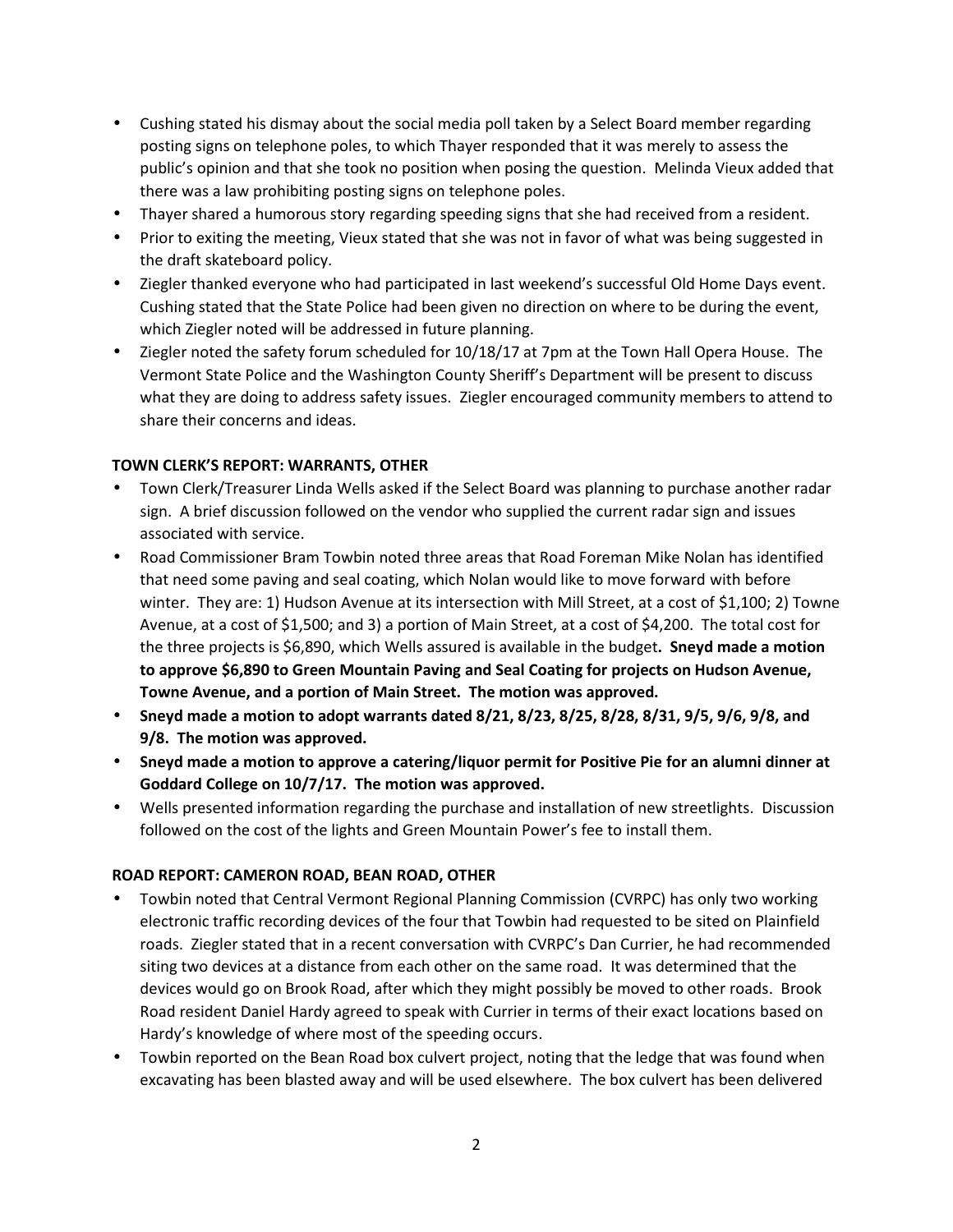and placed and the project will be completed this week after the guard rails are installed. Towbin will post a web page with pictures and a description of the project.

 Towbin reported on the completion of demolishing the house at 280 Cameron Road that was in danger of falling into the Great Brook. Towbin noted that contractor Jason Merrill did a great job, which included removal of the septic system and capping water lines. A brief discussion followed regarding the possibility of using the now-vacant public property as a pocket park; however, the danger posed in terms of the steep cliff dropping down to the Great Brook and lack of parking would likely make it unsuitable for that purpose. Towbin stated the importance of new fluvial erosion zoning regulations in preventing the construction of structures in such precarious sites in the future. Ziegler thanked Towbin for all his work in seeing the project through to a successful conclusion.

## **CHANGES TO RIGHT-OF-WAY POLICY REVIEW**

 Thayer presented a draft of the Right-of-Way Use application and permit, noting that she had made changes to the language in the permit based on discussion at the last meeting. Discussion followed on adding in a condition stating that prior to filling in the trench, the contractor is responsible for scheduling a meeting with the Road Foreman to visually inspect and photograph the work to ensure that everything is in compliance with the permit before final approval is granted. Further, it was determined that the permit should include a \$30 permit fee plus a \$10 recording fee for a total of \$40. **Thayer made a motion to approve the application and permit for Right-of-Way Use with the inclusion that within 48 hours of completing the work and before the trench is filled in, the applicant must schedule a meeting at the convenience of the Road Forman to visually inspect, photograph, and approve the work. The permit fee will be \$30 plus a \$10 recording fee for a total of \$40. The motion was approved.**

# **TRAFFIC ISSUES DISCUSSION: SAFETY SIGNS, TRAFFIC STUDY, CVRP VEHICLE COUNTING TAPE, NEW RADAR SIGN**

 Ziegler noted a number of actions that can be taken to address speeding concerns, including a vehicle count/traffic study by Central Vermont Regional Planning Commission, a new radar sign that Sneyd will follow up on, and the "drive slowly" lawn signs that Thayer has created and is distributing. Pertaining to the latter, anyone interested in a sign should contact the Town Clerk's office or call Thayer at 454-1131. Brook Road resident Daniel Hardy agreed to provide information on who to talk to in Hinesburg and other towns regarding their experience using speed bumps. Sneyd suggested the possibility of deploying temporary speed bumps to better understand the issues involved. Hardy suggested changing the speed limit on paved roads leading in and out of the Village from 35 to 25 miles per hour, similar to the speed limit on the unpaved portions. Ziegler noted the lengthy process that needs to be followed when changing speed limits. Ziegler also noted the idea of surveying the community at Town Meeting regarding the use of speed bumps and if the Town should allocate more funds for police patrols. Thayer stated the need to consult fire and rescue personnel and the Road Crew regarding any concerns they may have about speed bumps, and noted a brochure put out by the Vermont Agency of Transportation that provides a lot of information on setting speed limits in Vermont towns.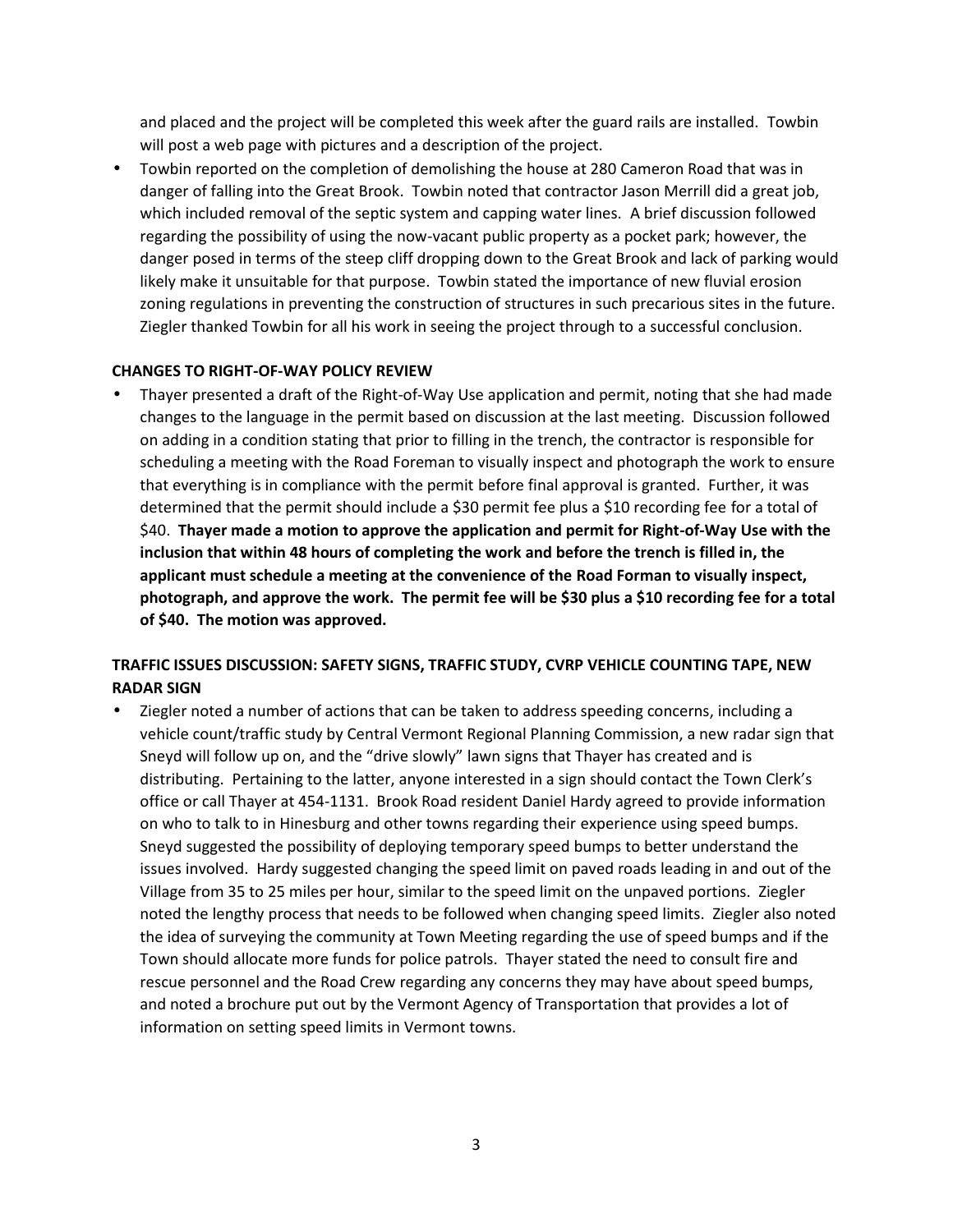## **STREET LIGHTS INSTALLATION AND PURCHASE PLAN, CONTINUED**

 Ziegler cited Energy Coordinator Bob Atchinson's request via email to approve the \$685 purchase of two more street lights. Atchinson's email stated that Green Mountain Power (GMP) can install them all in one day, including a free installation at Martin Meadow, with the reduced cost of running the new LEDs being the payback for the cost of installation over time. Noting that both the cost of the lights and GMP need to be paid upfront, Sneyd stated that the Town cannot pay with future savings. Discussion followed on whether to continue to negotiate a \$660 previous GMP charge that is in question. Because Atchinson believes that that charge is not valid, Thayer suggested that Atchinson and Wells discuss the details of the situation between themselves before speaking again to GMP to negotiate the charge.

## **SKATEBOARD ORDINANCE AND SKATEBOARD PARK SIGN DISCUSSION, CONTINUED**

 Thayer presented a current draft of the skateboard policy for review. Ziegler requested that the language be strengthened to indicate that skateboarders must cross at marked crosswalks. It was decided that the Recreation Commission should be given the draft to review and that public opinion be gauged by posting the draft on Front Porch Forum and Plainfield People. The policy will be voted on at the Select Board's 9/25/17 meeting.

## **WEBSITE**

 Sneyd reported that the position was offered to one of the candidates, who turned it down due to a change in her situation that will not allow her time to do the work. Possible options going forward are to reconsider two previously submitted proposals as well as opening up the position to others. Sneyd suggested that Town committee or commission members who routinely post to the current site be invited to the next Select Board meeting to discuss any issues they might have with using the site. Ziegler noted that she will not be present at the next meeting, and asked Sneyd to assume chair duties in her absence. The total budget for the website for this current year is \$3,500.

## **APPROVAL OF PAINT COLORS FOR THE TOWN HALL OPERA HOUSE**

 Ziegler noted that the Town Hall Paint Committee that is looking into paint colors for the Town Hall Opera House has proposed, and the Preservation Trust of Vermont has approved, warm yellow with white trim. **Sneyd made a motion to approve the recommendations of the Town Hall Paint Committee for warm yellow with white trim for the Town Hall Opera House. The motion was approved.**

## **APPROVE MINUTES, OTHER BUSINESS**

- **Sneyd made a motion to approve the minutes from the 8/28/17 regular Select Board meeting as written. The motion was approved.**
- Thayer noted that minutes from the 8/22/17 special Select Board meeting were approved at the special meeting on 8/29/17. Ziegler will send out the minutes from the 8/29/17 special Select Board meeting for approval at the next meeting.
- Thayer noted that Wells had agreed that the municipal budgeting workshop coming up at the end of September was a valuable training for Thayer to attend and has submitted Thayer's registration.